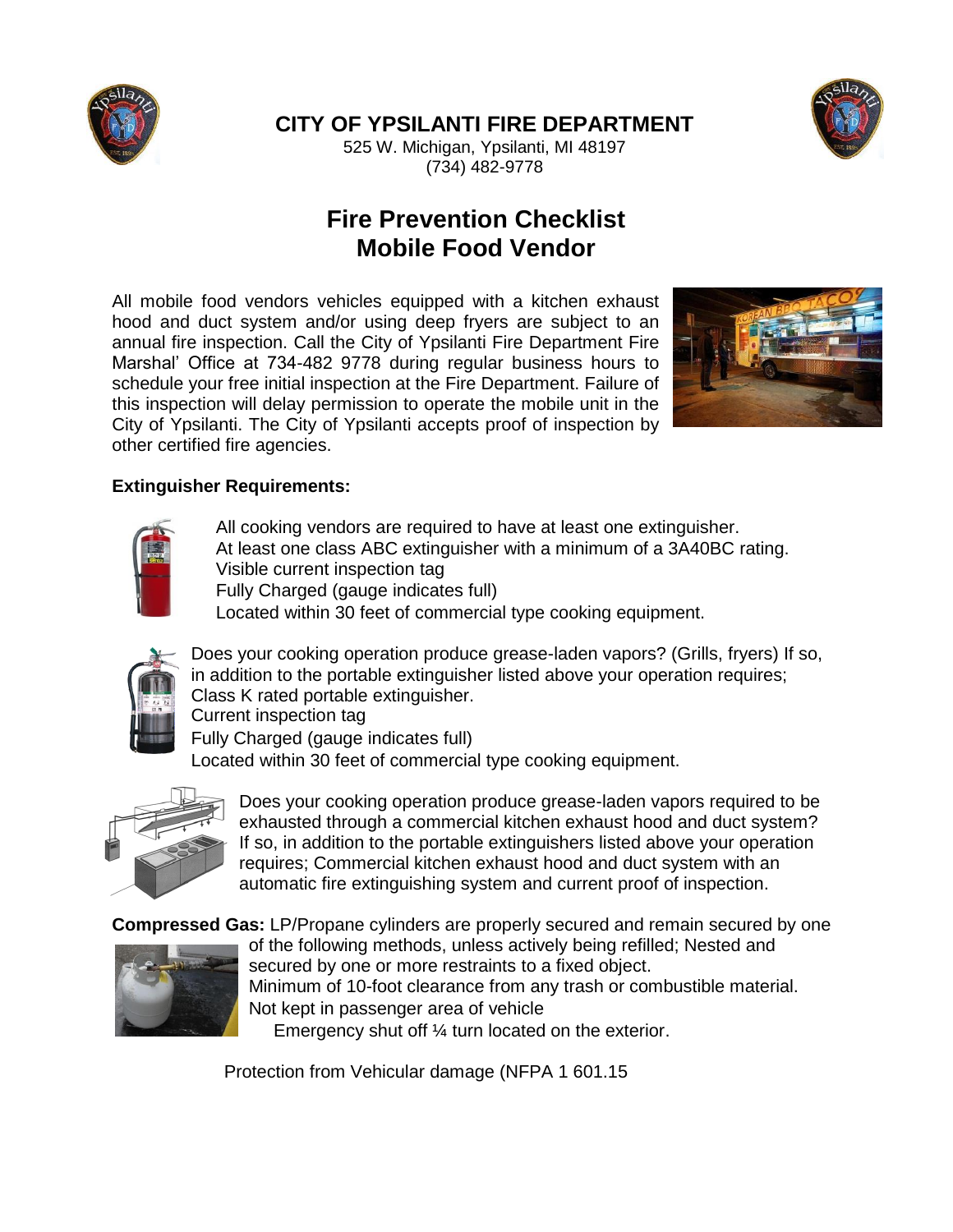**Egress and Emergency Access:** The placement of the concession operation does not interfere with fire lane, fire break, fire hydrant, or exit access of any proximate structures. **Mobile Food Vendor Frequently Asked Questions:**

### **1. Why is a suppression hood required with my ventilation system?**

A ventilation hood system equipped with a fire suppression system will provide a rapid response to extinguish cooking fires. The release of grease laden vapors associated with commercial cooking can ignite without warning. The suppression hood will immediately react to high temperatures associated with cooking fires and extinguish them prior to the fire spreading to other combustibles around the cooking area.

### **2. Why am I required to have a Class K fire extinguisher?**

This must be applied after the initial automatic fire suppression system has activated. Grease fires are extremely hot and can rekindle. Cooking operations that involve deep frying or the release of grease laden vapors can lead to fires that cannot be controlled with the Dry Chemical type ABC extinguishers. Class K extinguishers emit a Low PH Wet Chemical Agent in a fine mist that helps prevent grease splash and fire rekindle while cooling the appliance.

Some advantages are:

- $\Box$  Precise extinguishing agent application
- □ Excellent for use on all cooking appliances
- □ Less corrosive and cleaner than Dry Chemical powders

## **3. What size Class K Extinguisher do I need?**

A 1.5 gallon (6 liter) Class K extinguisher is sufficient for up to 4 fryers with a maximum capacity of 80 lbs each.

#### **4. What is the best way to secure and transport LPG cylinders in a vehicle or trailer?**

All LPG cylinders should be secured during transport and must be isolated from the interior or passenger areas. LPG cylinders must also be kept away from open flames and other heat sources such as generators. ASME cylinders are generally permanently mounted around the exterior and all appliances are piped outside of the passenger / work area to the cylinder. Portable cylinders must also be isolated from the passenger / work area. They can be securely mounted on the outside or placed in a gastight compartment that prevents vapors from entering the passenger/work area. LPG cylinders should never be transported or installed inside a vehicle passenger area.

### **5. Does the Fire Code Inspection cover only the items listed on the checklist? What are they?**